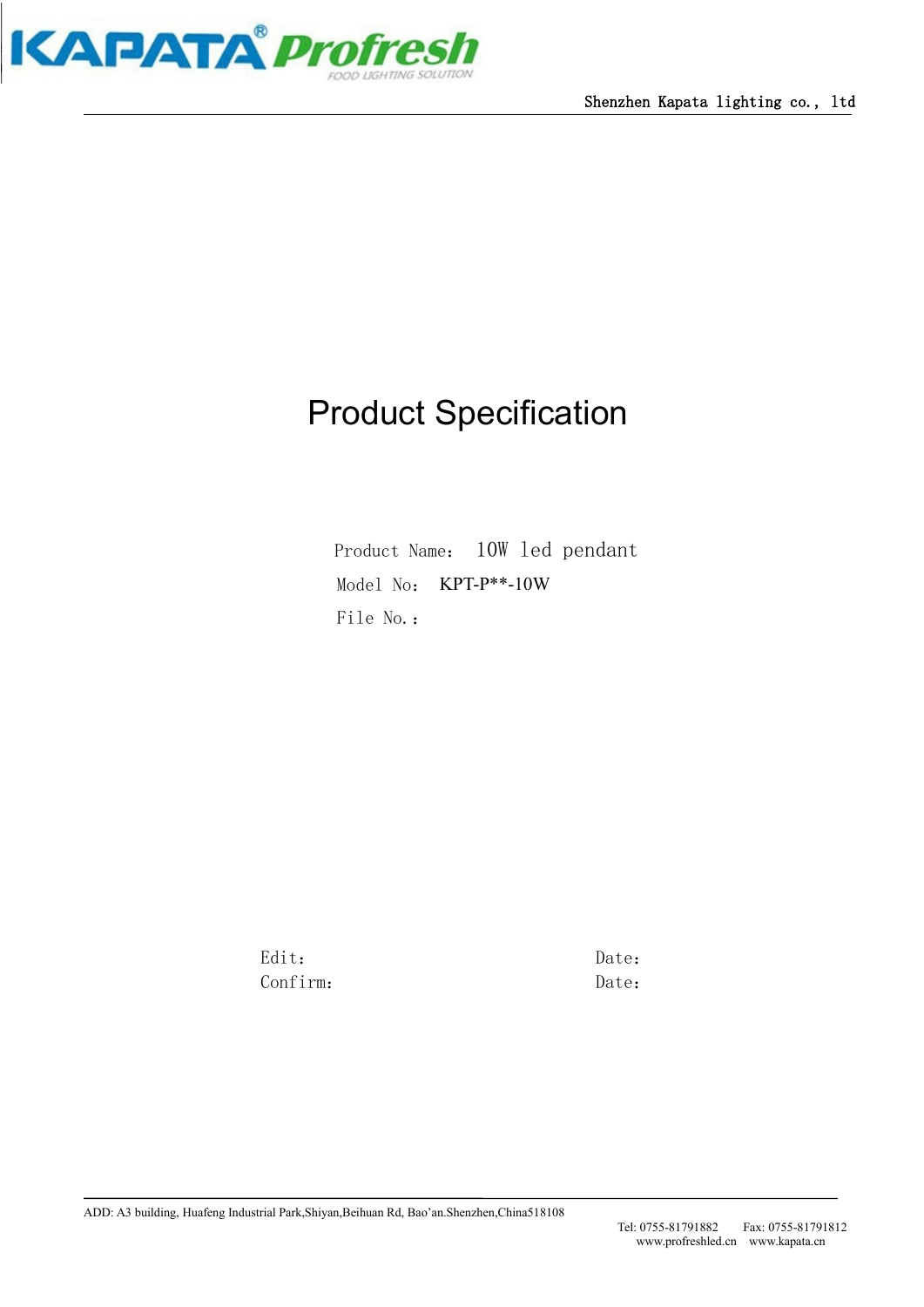

## 一. **Product Description**

#### **1.Photos and size**



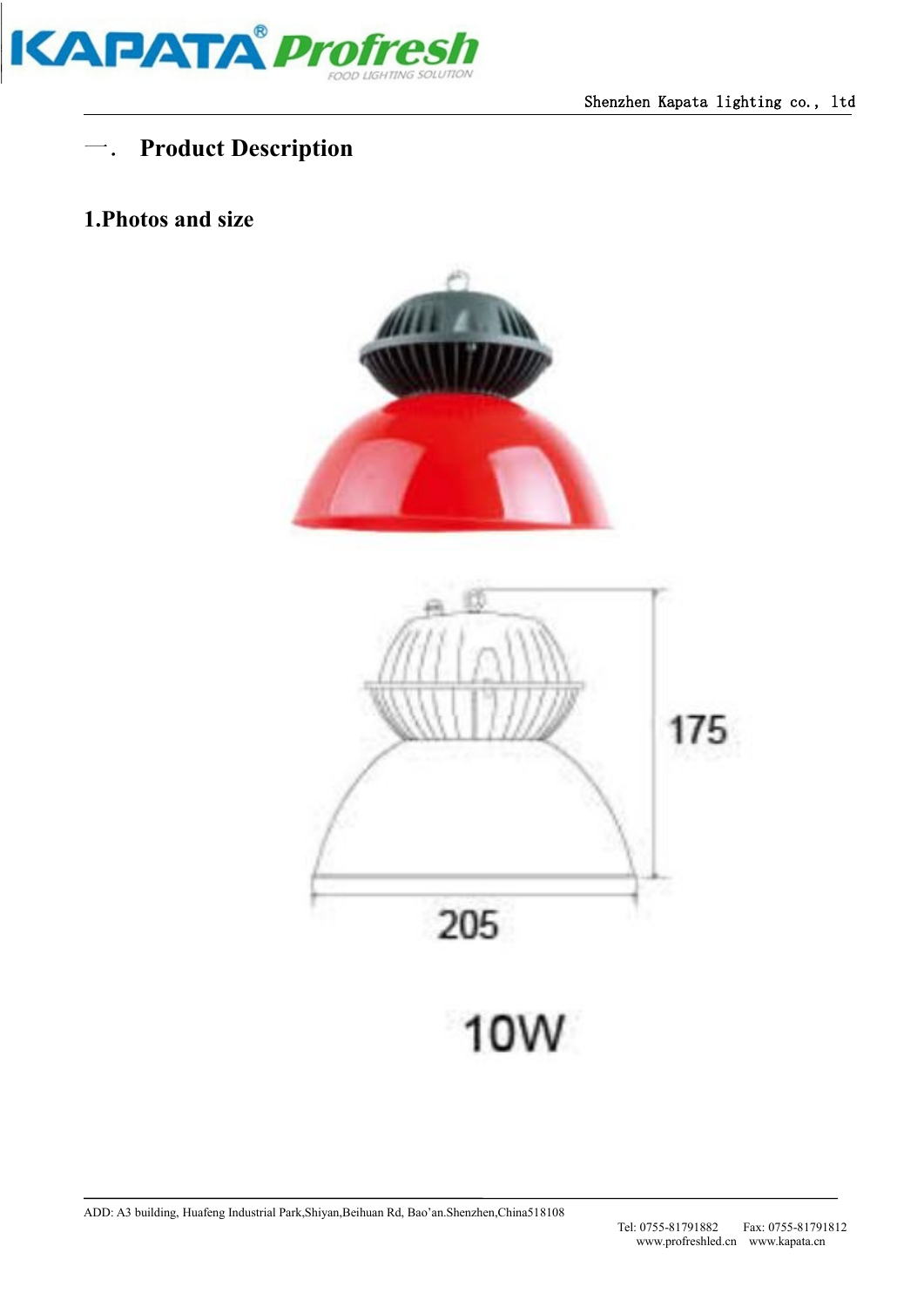

#### **2.Product features**

1. Energy-saving: The high power LED as lightsource, 80% energy saving than incandescent.

2. Environmental Protection : does not contain mercury, lead and hazardous substances, no environmental pollution, no infrared and ultraviolet to avoid harm to the human body, its green lighting products.

3. Long lifespan: The life of up to 50,000 hours or more.

4. The use of low-power bright LED group packages, and heat fixed one to make the product more solid and reliable, life assurance.

5. Input voltage is 85V-265V, easy to install.

6. DC constant current driver, no flicker.

7. Use the high light transmittance lens to process the second optical distribution, 60 degree beam angle.

8. Direct optical illumination point than traditional lamps have higher light-use efficiency.

9. The main use the good thermal conductivity of aluminum(ADC12) , has good heat dissipation.

10. With high luminous efficiency, can work on low temperature, can save more electricity.

11. According to different food, reach the result no glare in food surface as we expected, good color rendering, make the food more reality ,it's good for customers to choose food.

#### **3. Range of Application**

Applicable to the supermarket to live fresh lighting, fruits, vegetables, flowers and fish, cheese, meat products, frozen products and cooked food area, counter etc lighting situations.



ADD: A3 building, Huafeng Industrial Park,Shiyan,Beihuan Rd, Bao'an.Shenzhen,China518108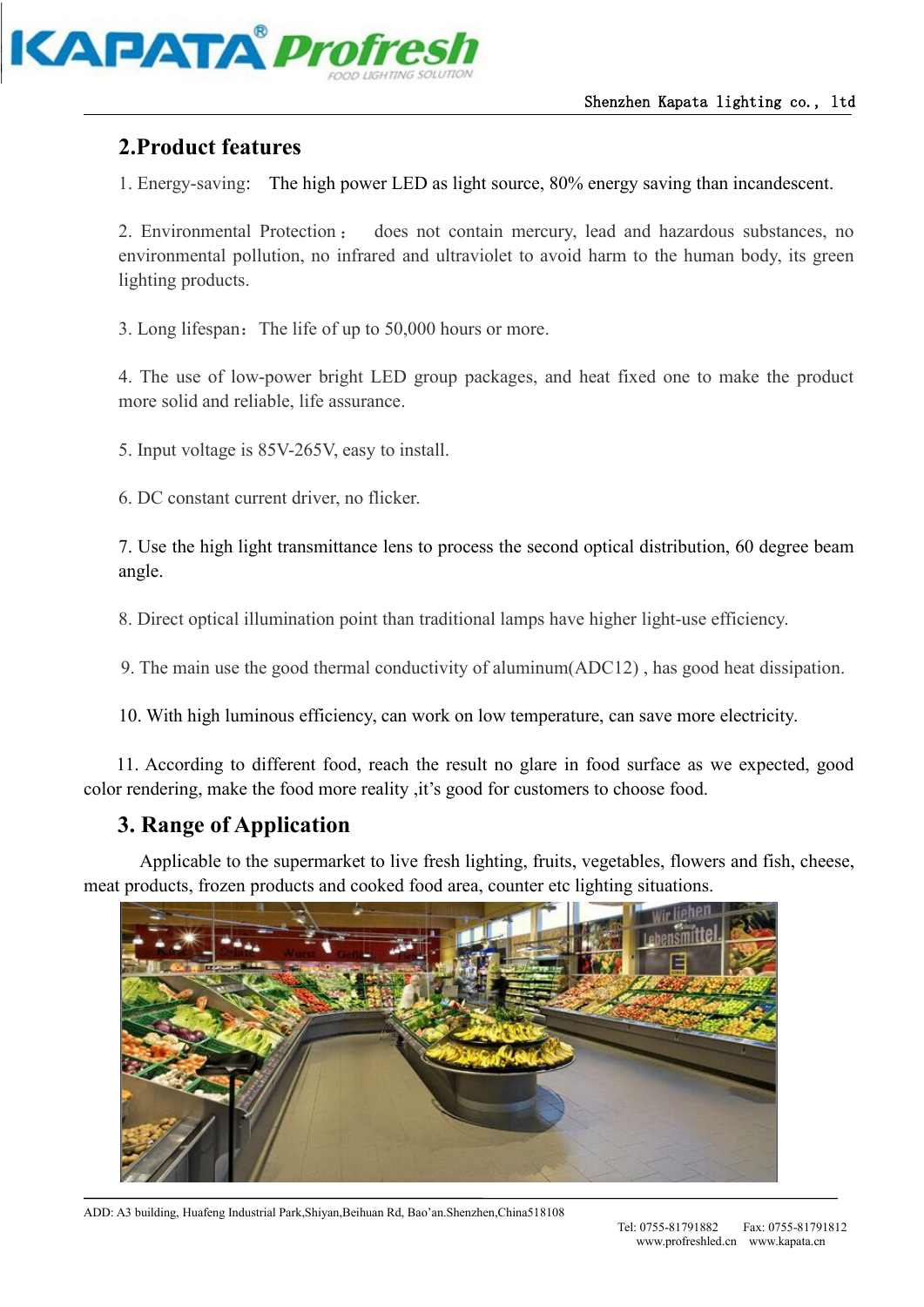

### 二. **Technical Parameter**

#### **1. Basic Technical Parameter**

| Rated power                             | 10W                                            |                                             |                |  |  |
|-----------------------------------------|------------------------------------------------|---------------------------------------------|----------------|--|--|
| Power Consumption                       | $10 \pm 1.5W$                                  |                                             |                |  |  |
| Input voltage                           | AC 85~265V/50~60Hz                             |                                             |                |  |  |
| LED quantity                            | 1 PCS                                          |                                             |                |  |  |
| LED source                              | Epistar                                        |                                             |                |  |  |
| LED Luminous Efficiency                 | 60-75lm/W                                      |                                             |                |  |  |
| <b>LED Luminous Flux</b>                | 750±10%lm                                      |                                             |                |  |  |
| Luminaire Efficiency                    | $>85\%$                                        |                                             |                |  |  |
| <b>Illumination Uniformity</b>          | >0.8                                           |                                             |                |  |  |
| <b>Correlated Color Temperature</b>     | 2700K-7000K                                    |                                             |                |  |  |
| Color Rendering Index                   | $Ra \geq 90$                                   |                                             |                |  |  |
| Beam Angle                              | 60°                                            |                                             |                |  |  |
| Degree of Protection                    | IP54                                           |                                             |                |  |  |
| <b>Operating Ambient</b><br>Temperature | $-40^{\circ}\text{C} \sim 50^{\circ}\text{C}$  |                                             |                |  |  |
| <b>Storage Ambient Temperature</b>      | -40°C~50°C $(30^{\circ}\text{C}$ is the best)  |                                             |                |  |  |
| Lamp Operating Temperature              | Color<br>Rendering<br>Index                    | The Radiator<br>Surface of the<br>Lamp Body | LED Lights Pin |  |  |
|                                         | Beam<br>Angle                                  | 55°C                                        | $60^{\circ}$ C |  |  |
| Certificate                             | CE, Rohs                                       |                                             |                |  |  |
| lifespan                                | 50000H                                         |                                             |                |  |  |
| Dimensions                              | As specified in the product dimension drawings |                                             |                |  |  |
| N.W.                                    | 0.80kg                                         |                                             |                |  |  |

ADD: A3 building, Huafeng Industrial Park,Shiyan,Beihuan Rd, Bao'an.Shenzhen,China518108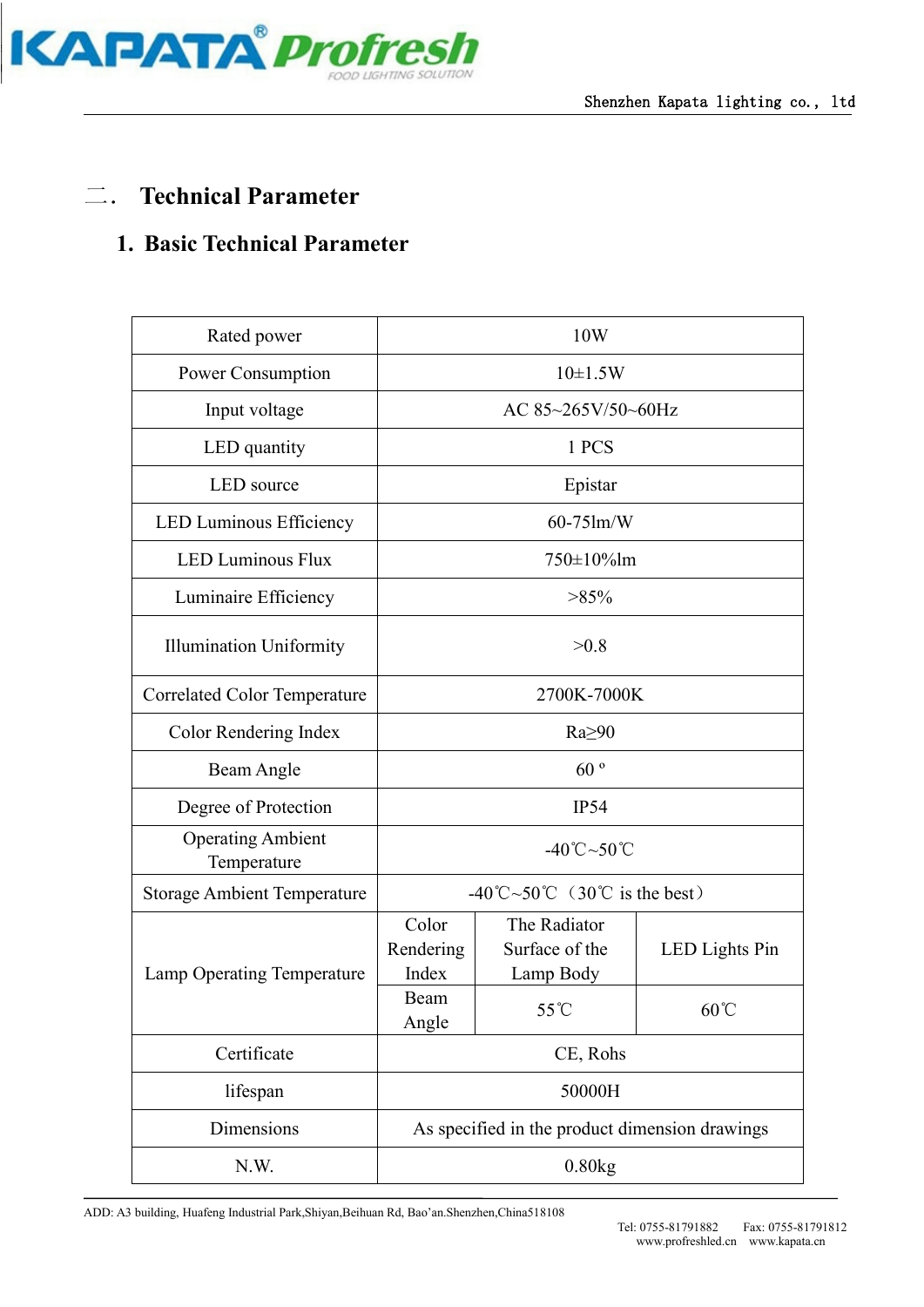

## **2.** Luminosity

#### **Luminous Flux:850LM**

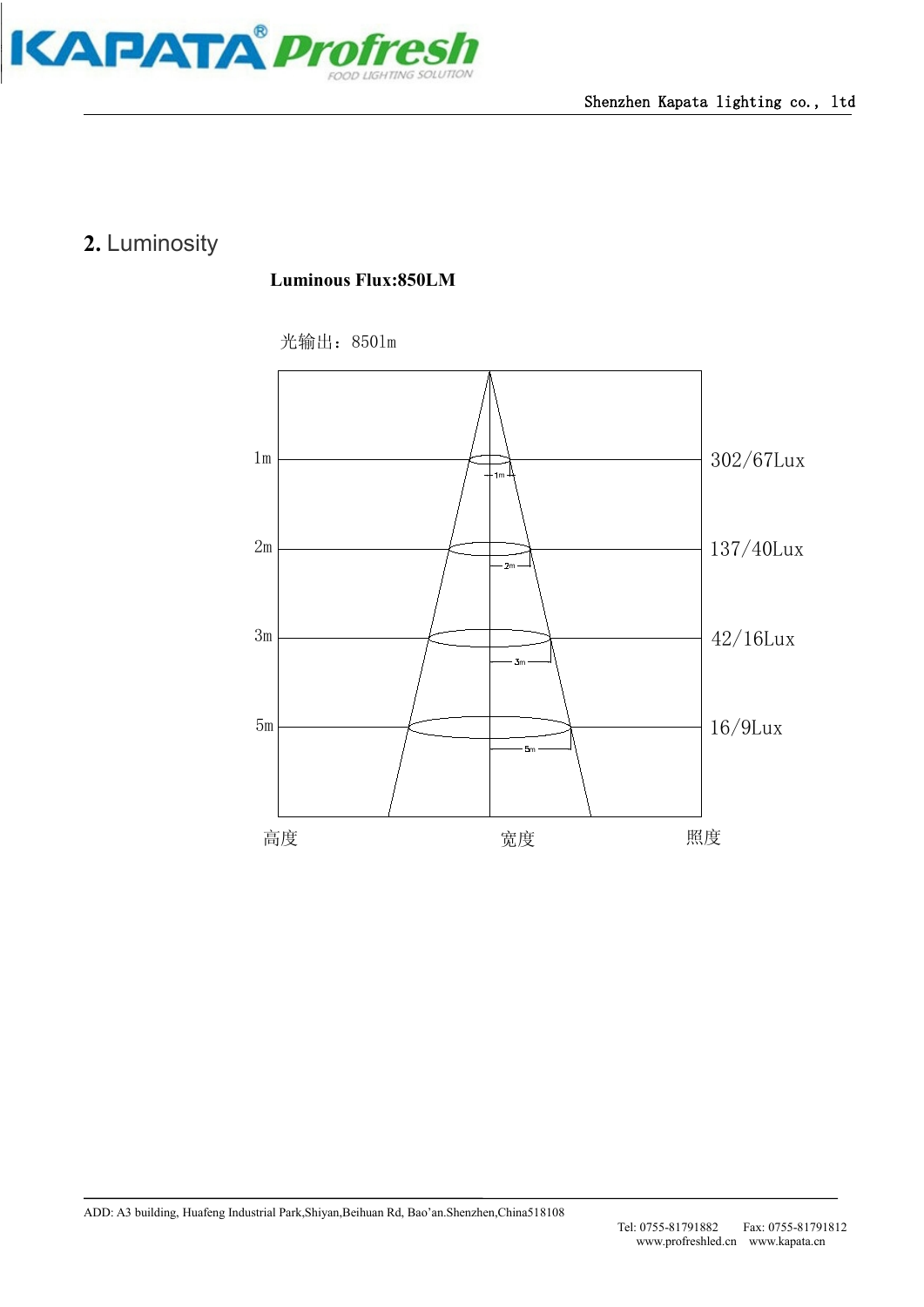

## **3.Product Reliability Test**

| No.          | <b>Test Condition</b><br>Item                         |                                                                                                                                                                                                                                                                                | <b>Test Standard</b>                                                                                                                                                          |
|--------------|-------------------------------------------------------|--------------------------------------------------------------------------------------------------------------------------------------------------------------------------------------------------------------------------------------------------------------------------------|-------------------------------------------------------------------------------------------------------------------------------------------------------------------------------|
| $\mathbf{1}$ | Temperat<br>ure rise<br>test                          | Ambient Temperature $25^{\circ}$ . the lamp surface<br>temperature below 65 °C, LED temperature<br>below 75°C.                                                                                                                                                                 | Ambient Temperature 25°C,<br>the<br>lamp<br>surface<br>temperature below 65 $\degree$ C,<br>LED<br>temperature<br>below<br>75°C.                                              |
| 2            | High<br>temperat<br>ure and<br>volt test              | Ambient temperature 60℃, input 1.1 times of<br>rated voltage, light for 24 hours.                                                                                                                                                                                              | The lamp can work properly<br>after the test.                                                                                                                                 |
| 3            | Low<br>temperat<br>ure and<br>volt test               | Ambient temperature -15 $\degree$ C, input 0.9 times<br>of rated voltage, light for 24 hours.                                                                                                                                                                                  | The lamp can work properly<br>after the test.                                                                                                                                 |
| 4            | Vibration<br>test                                     | Vibration speed is set to 300r/min, the<br>amplitude is set to 2.54cm, six surface<br>vibration test on the six surface of packed<br>products.                                                                                                                                 | problem<br>can't<br>The<br>be<br>occurred on the lamps,<br>parts detached, structure<br>damaged, the lamp does<br>not work, etc.                                              |
| 5            | Voltage<br>surge test<br>at indoor<br>temperat<br>ure | Ambient temperature 25 $\degree$ C, light 30s and<br>switch off 30s, circulate 10,000 times.                                                                                                                                                                                   | problem can't be<br>The<br>occurred on the lamps,<br>leakage, don't work these<br>electrical anomalies.                                                                       |
| 6            | Lifespan<br>test                                      | Ambient temperature 25 ° C, lit test, the first<br>three months every 10 days, test optical<br>parameters, after three months every a<br>month test the optical parameters, 70% of<br>the initial luminous flux is the life of the<br>product, light off is the absolute life. | Luminous flux is 90% of the<br>initial luminous flux within<br>3000 hours, luminous flux<br>should be higher than 70%<br>of the initial luminous flux<br>within 30,000 hours. |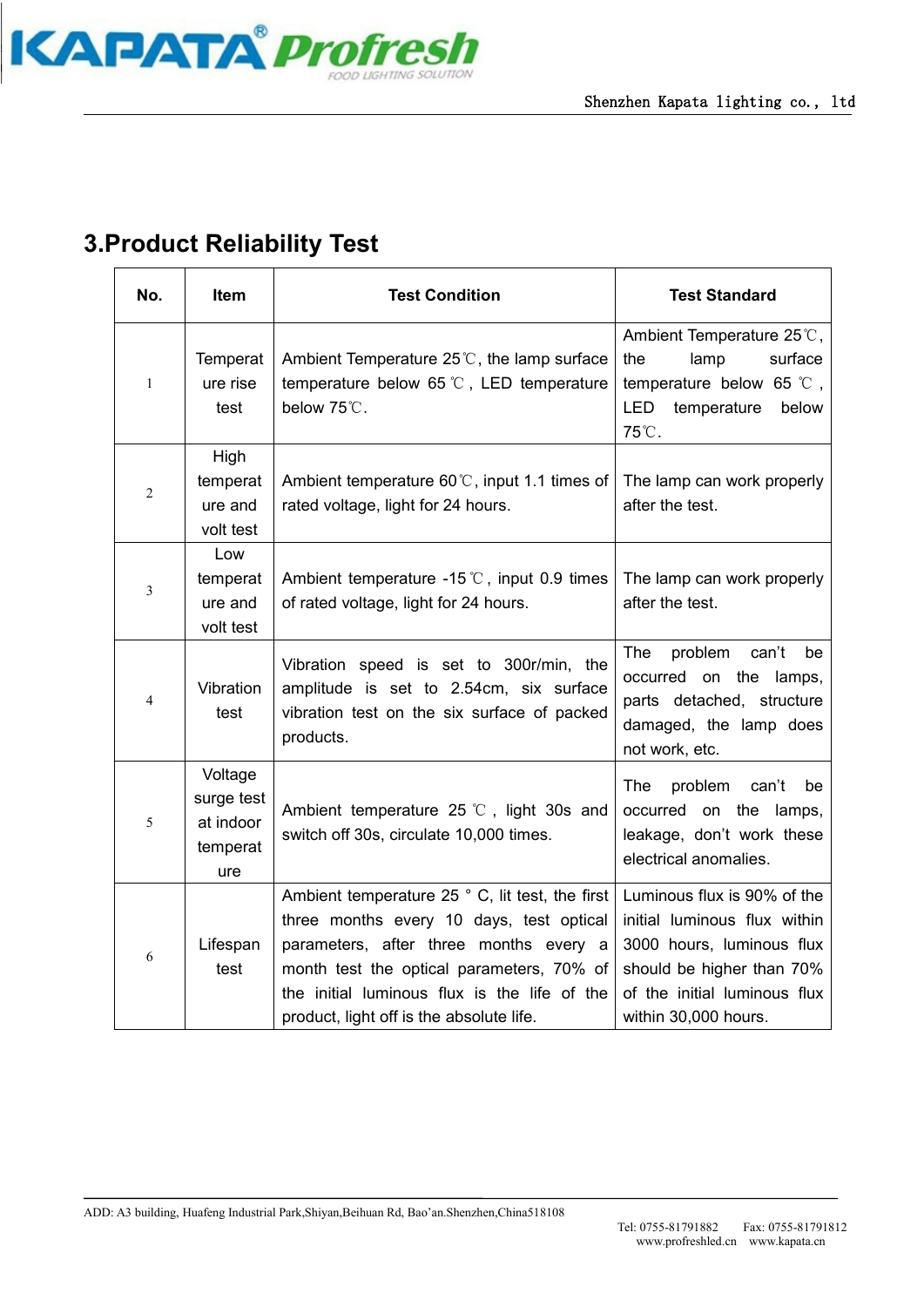

## **4. Structure Diagram**

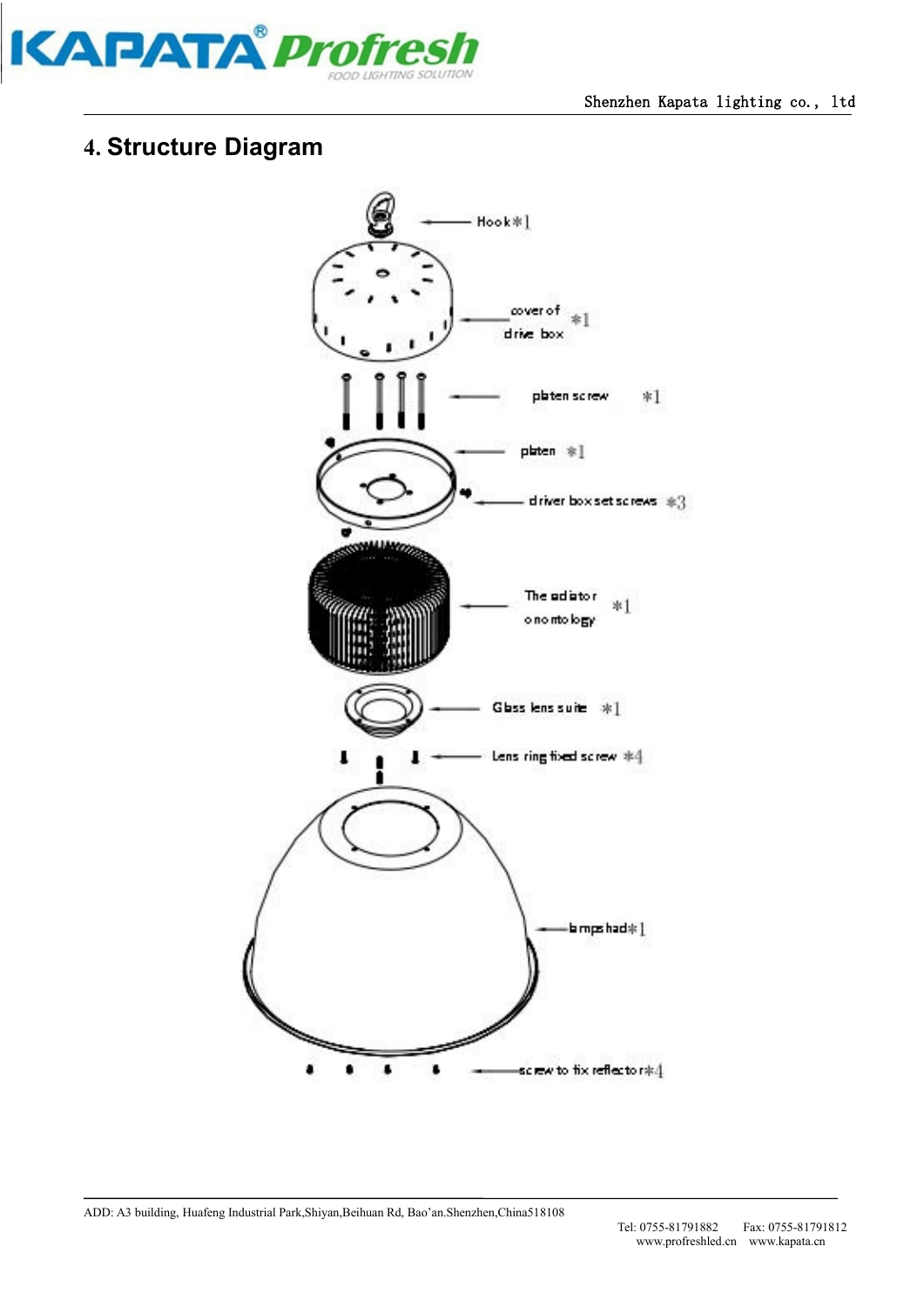

## 5.Package

| Project | Internal packing with paper tube | External packing   |  |
|---------|----------------------------------|--------------------|--|
| Q'tu    | box/1                            | box/8              |  |
| Size    | 260x*260*H210                    | L535 x W535 x H440 |  |
| N.W     | $0.80$ kg                        | 6.4kg              |  |
| G.W     | 1.16kg                           | $10.56$ kg         |  |